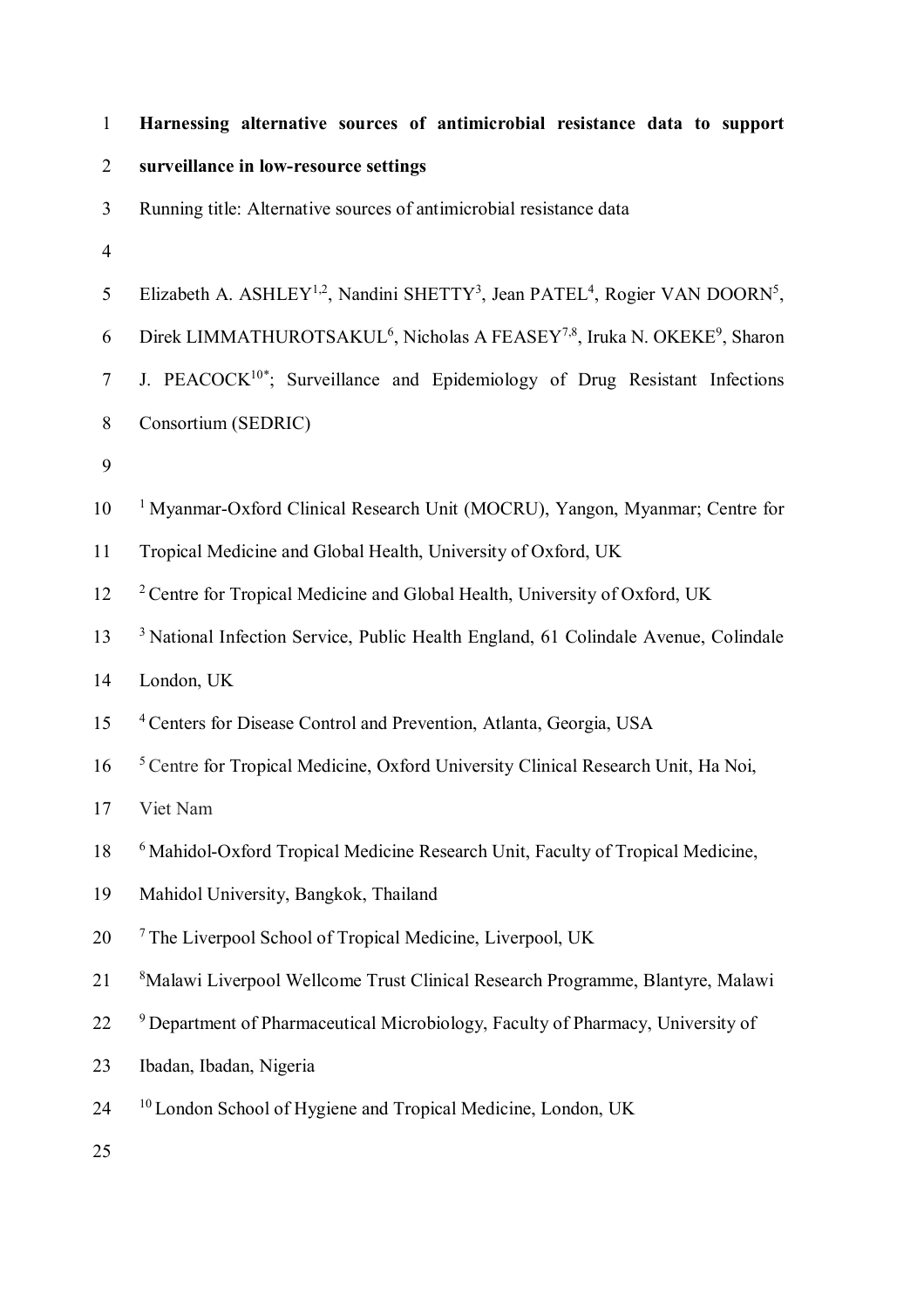- 26 \*Corresponding author: Sharon Peacock, London School of Hygiene and Tropical
- 27 Medicine, London, United Kingdom. Sharon.peacock@lshtm.ac.uk
- 28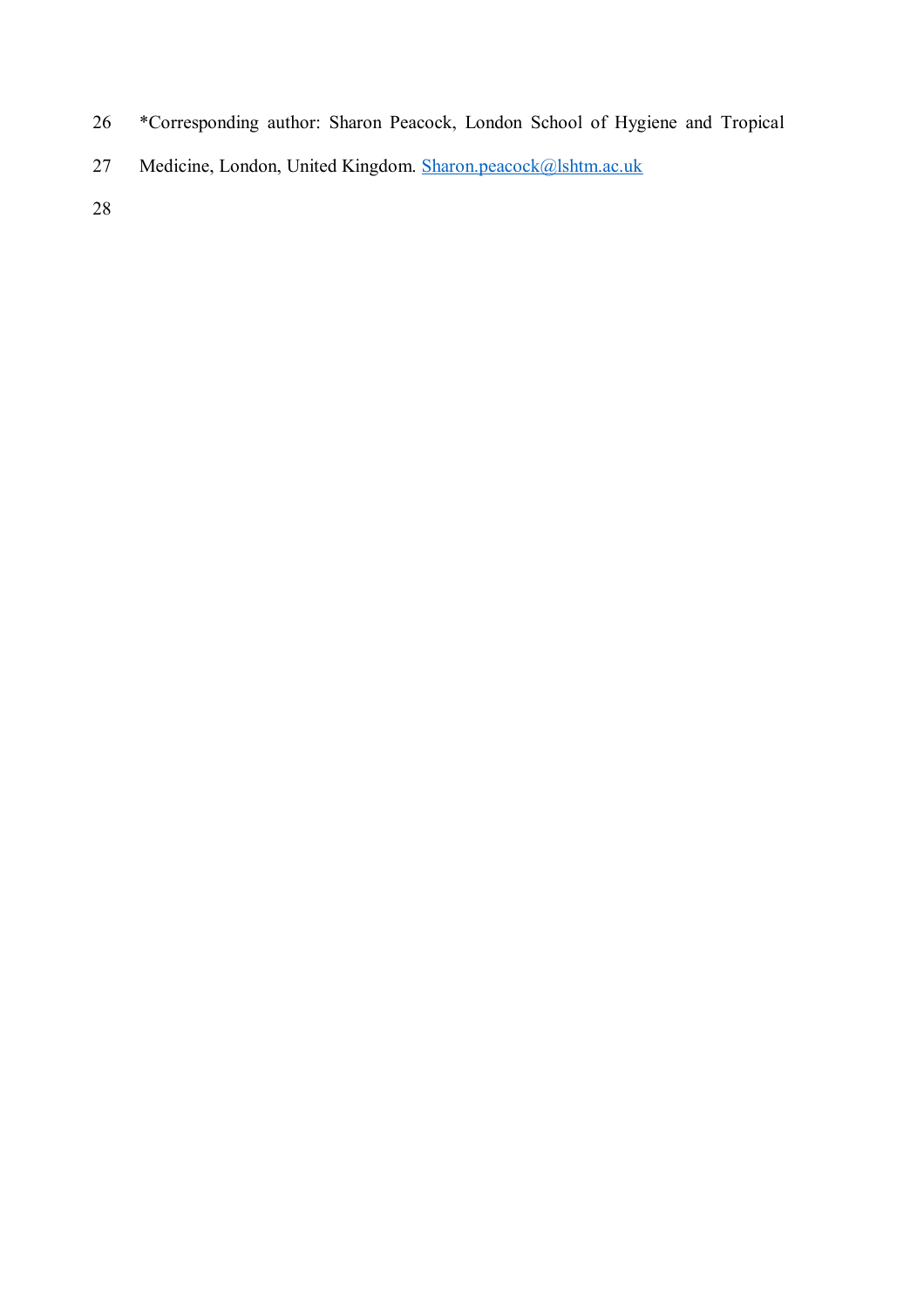#### 29 **Abstract**

30 One of the most pressing challenges to the global surveillance of antimicrobial 31 resistance is the generation, sharing, systematic analysis and dissemination of data in 32 low-resource settings. Numerous agencies and initiatives are working to support the 33 development of globally distributed microbiology capacity, but the routine generation 34 of a sustainable flow of reliable data will take time to establish and deliver clinical and 35 public health impact. By contrast, there are a large number of pharma and academia-36 led initiatives that generate a wealth of data on antimicrobial resistance and drug-37 resistant infections in low-resource settings, together with high volume data generation 38 by private laboratories. Here, we explore how untapped sources of data could provide 39 a short-term solution that bridges the gap between now and the time when routine 40 surveillance capacity has been established, and how this could continue to support 41 surveillance efforts in the future. We discuss the benefits and limitations of data 42 generated by these sources, the mechanisms and barriers to making this accessible, and 43 how academia and pharma might support the development of laboratory and analytical 44 capacity. We provide key actions that will be required to harness these data, including 45 a mapping exercise; creating mechanisms for data sharing; use of data to support 46 National Action Plans; facilitating access to, and use of data by the WHO Global 47 Antimicrobial Resistance Surveillance System; and innovation in data capture, analysis 48 and sharing.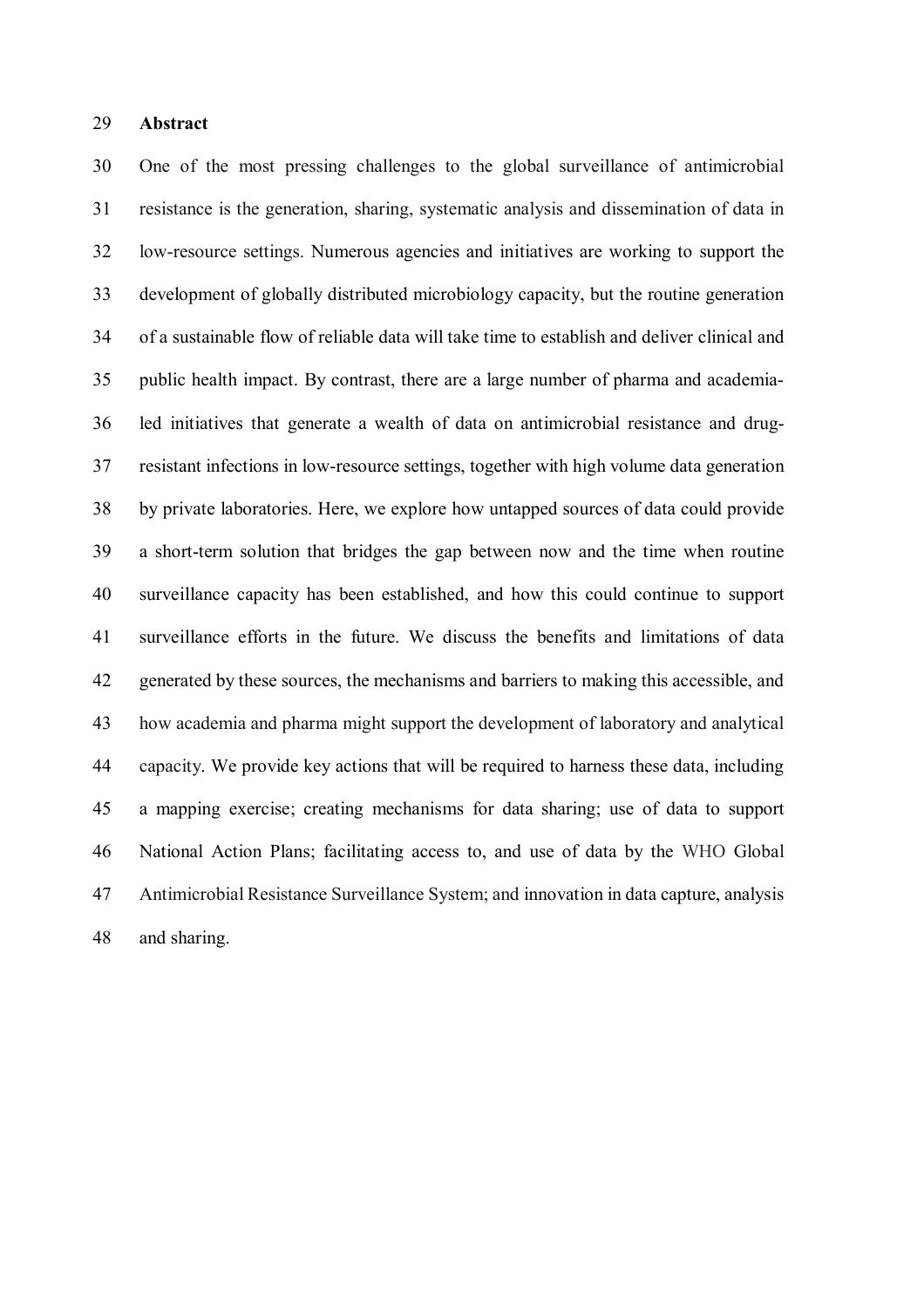#### 49 **Introduction**

50 Surveillance is central to understanding the global burden of antimicrobial resistance 51 (AMR). The generation of surveillance data begins with appropriate sampling of 52 patients with a suspected infectious disease (diagnostic stewardship). Surveillance of 53 sepsis is one example of this, although other specimen types will be required for more 54 comprehensive surveillance. Culture and antimicrobial susceptibility testing of 55 pathogens can improve individual patient management through optimisation of drug 56 therapy, and supports their appropriate use (antibiotic stewardship). These data are 57 commonly collated to inform local empiric prescribing policies for patients presenting 58 with infectious disease syndromes. National data may then be collected by Ministries 59 of Health for the purposes of surveillance, evidence-based guidelines, programmes of 60 prevention and resource planning. Finally, national data may be submitted to global 61 surveillance initiatives that are used to document and track rates of resistance over time, 62 signal where and when interventions are needed, and identify countries that require 63 support to build capacity. The most prominent global initiative for the surveillance of 64 bacterial pathogens (excluding TB) is the WHO Global Antimicrobial Resistance 65 Surveillance System  $(GLASS)$ ,<sup>1</sup> which collects and reports data on resistance rates 66 aggregated by country.

67 This description of the generation, flow and analysis of AMR data represents an 68 ideal situation in which locally generated microbiological results move from a patient 69 care setting to a national or supranational network, but the reality is that these data are 70 fragmented and dispersed. A recent review commissioned by the Fleming Fund created 71 an inventory of supranational antimicrobial resistance surveillance networks in low-72 and middle-income countries (LMIC) between January 2000 and August 2017.<sup>2,3</sup> This 73 identified 72 supranational networks for AMR surveillance of bacteria, fungi, HIV,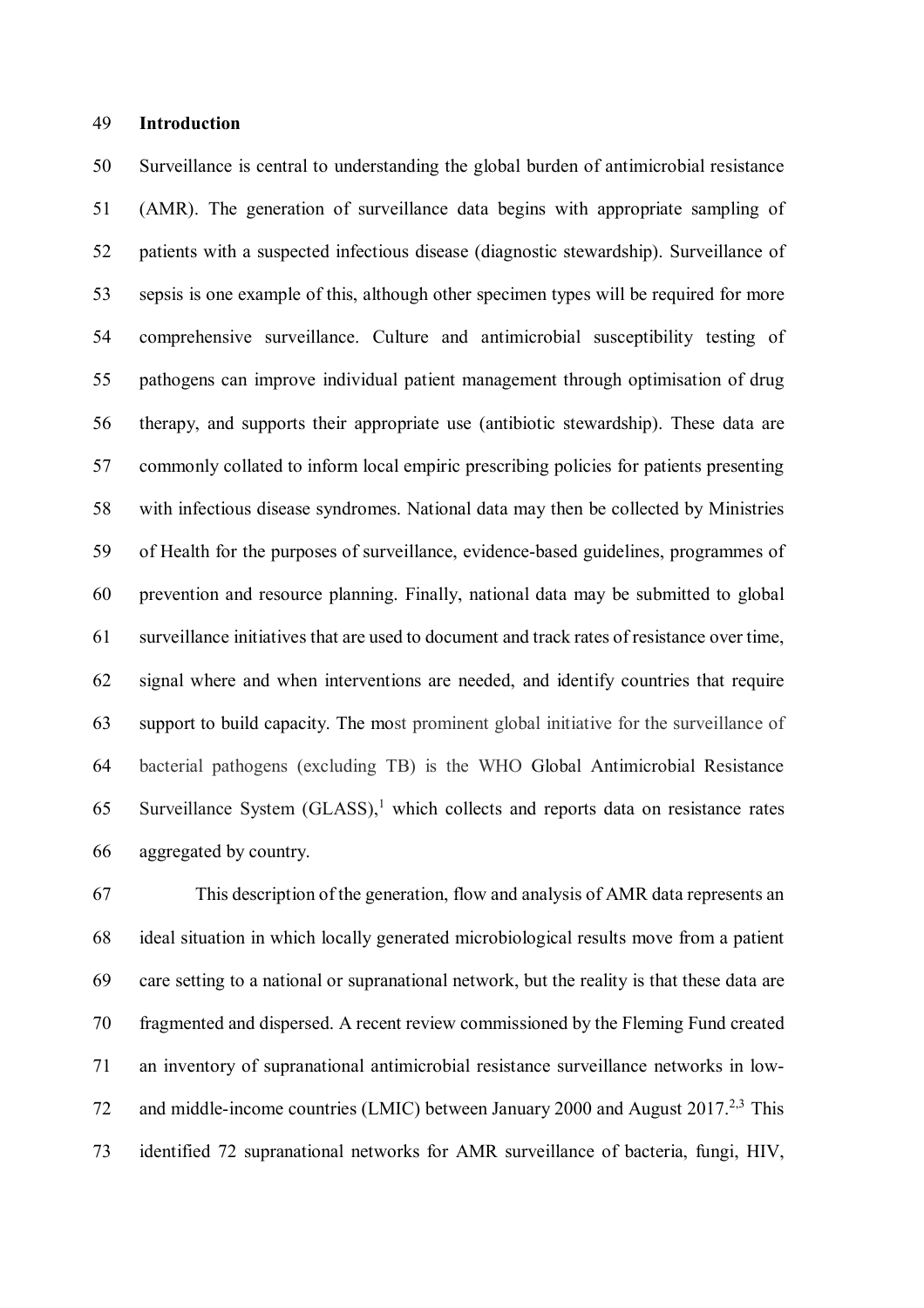74 tuberculosis and malaria, of which 34 are on-going.<sup>2,3</sup> Their median duration was 6 75 years (range 1 to 70 years) and the median number of LMICs included in each network 76 was 8 (range 1 to 67). This scenario is not limited to the lowest resource settings. A 77 review of European AMR surveillance found similar fragmentation and heterogeneity, 78 with numerous local and national systems that lacked coordination, harmonization and 79 information sharing with international networks.<sup>4</sup> There was also inadequate 80 standardization of epidemiological definitions, samples and data collected, microbiological testing methods and data sharing policies.<sup>4</sup> 81

82 Categorization of the 72 LMIC networks identified in the review revealed that 83 the minority (n=26) were led by governments or the WHO, with the remainder being 84 associated with academia ( $n=24$ ) or pharma ( $n=22$ ).<sup>2,3</sup> The number of networks that 85 provided unrestricted access to the data was low (n=3); the remainder were closed (no 86 access) (n=38), or categorised as 'shared or unclear' (n=38, shared meaning that data 87 sharing is restricted to specific groups or consortium members). The proportion of 88 networks identified for bacteria (excluding TB) and network provider is reproduced in 89 Figure 1. Although this does not equate to the proportion of data generated by each 90 network, it is notable that for bacterial pathogens the majority of networks are led by 91 researchers and pharma, none of which have the capability to upload their data to 92 GLASS. This represents a substantial untapped source of data from settings where the 93 need for surveillance data is greatest, and could provide a short-term solution that 94 bridges the gap between now and the time when routine surveillance capacity has been 95 established.

96 The purpose of this Personal View is to explore how such information 97 generated in countries with weak AMR surveillance systems could be harnessed for 98 patient and public health, including consideration of the strengths and weaknesses of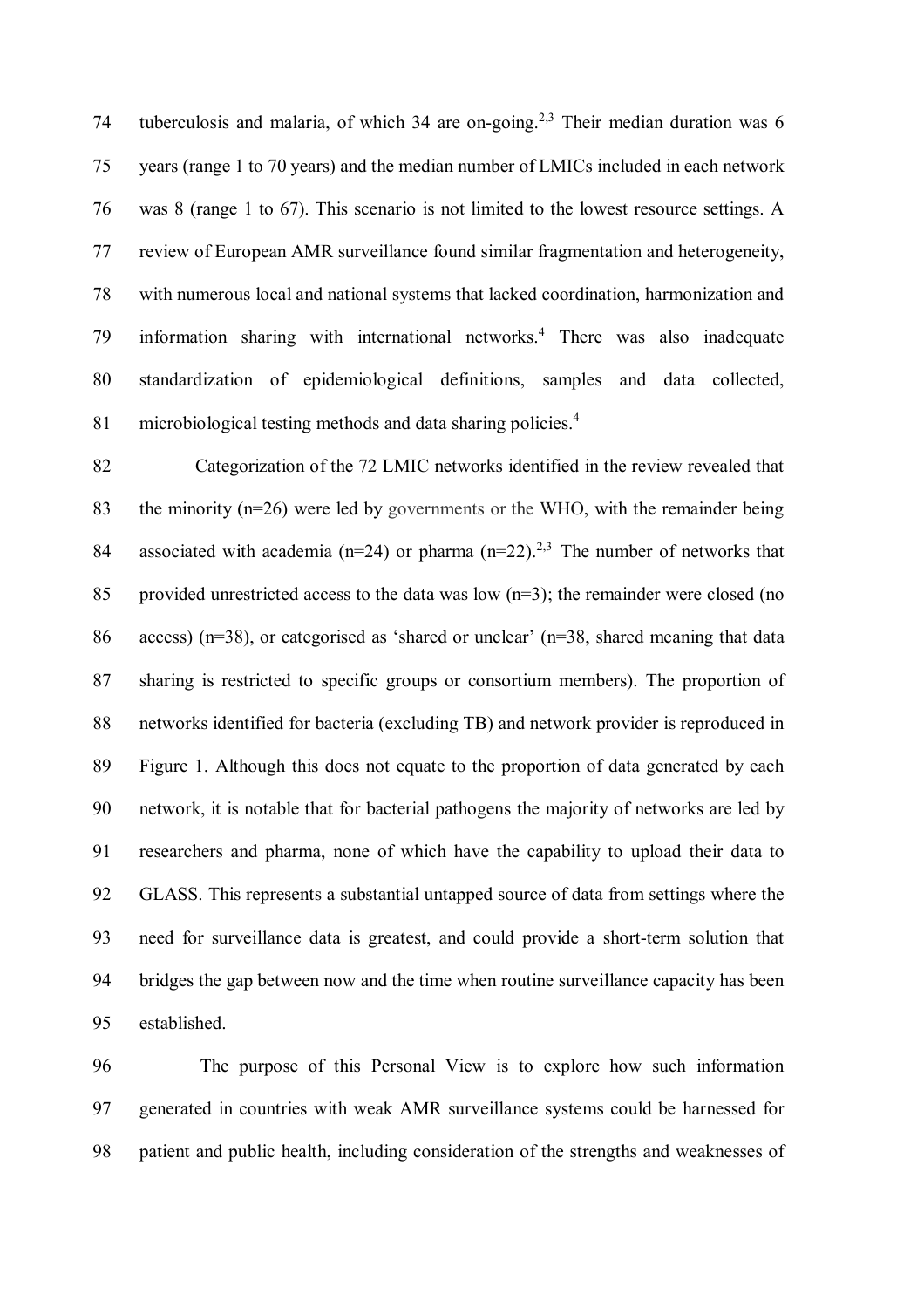99 these data, mechanisms to increase their standardization, harmonization and sharing,

100 and the benefits that could be derived by investing in innovation.

101

#### 102 **Alternative sources of AMR data generated in LMIC**

103 *Pharma* 

104 Pharmaceutical companies generate a large volume of high quality bacterial 105 susceptibility data before and after new agents are marketed to fulfil regulatory 106 requirements. These data are largely undisclosed, but some companies are now 107 providing aggregated data, including Pfizer who have developed ATLAS 108 (Antimicrobial Testing Leadership and Surveillance), a searchable database on 109 resistance to Pfizer anti-infective agents.<sup>5</sup> The SENTRY Antimicrobial Surveillance 110 Program is a notable commercial surveillance programme run by JMI Laboratories 111 since 1997 that collects data from more than 200 sites worldwide,<sup>6</sup> largely from the US 112 and Europe. Findings based on aggregated data of specific species or genera are 113 published, but the dataset is proprietary and not available for wider use. GSK began the 114 Survey of Antibiotic Resistance (SOAR) study in 2002. This focuses on the 115 effectiveness of antibiotics in the treatment of community-acquired respiratory tract 116 infections.<sup>7</sup> This concentrates in particular on countries and regions for which little 117 other susceptibility data is available, findings from which are regularly reported in the 118 published literature.<sup>8,9</sup>

119 Pharma data have several strengths. Isolates are obtained from a global 120 distribution. Organism identification and susceptibility testing procedures are strictly 121 standardised and quality controlled according to international standards. Isolates are 122 transported and re-tested in a central accredited laboratory, ensuring reliability and 123 reproducibility of results. However, there are several notable disadvantages. There are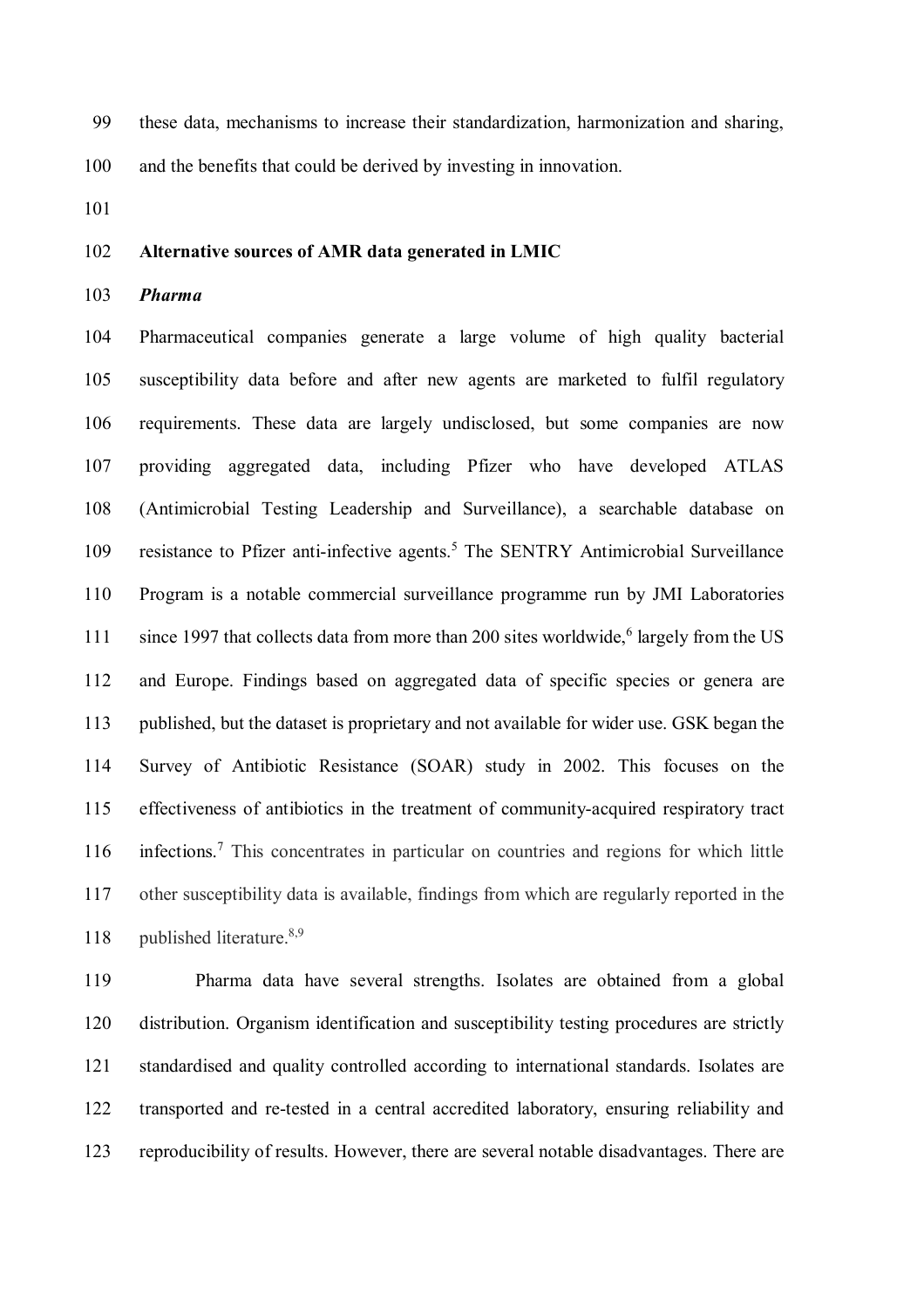124 often no meta-data (clinical presentation and outcomes or demographic information) 125 associated with the isolates. Organism sampling fulfils the requirements of the 126 particular pharma project rather than being representative or generalizable to the local 127 population, and centralised testing means that quality controlled test data are not 128 available to guide individual patient care, nor do local laboratories benefit from 129 improved quality management as a result of participation. Locations perceived to 130 represent small markets are typically under-represented. Furthermore, there is no 131 information on denominator data and so the results may be biased and may not reflect 132 the true burden of resistance in the area tested.

133

#### 134 *Academia*

135 Researchers generate a wealth of data on antimicrobial resistance in numerous LMIC. 136 The reasons for data generation include the study of infectious disease aetiology and 137 associated antimicrobial susceptibility, therapeutic drug trials, and studies on disease 138 pathogenesis and the molecular biology of bacteria. Some research laboratories have 139 become embedded within district hospitals or other healthcare facilities in LMIC where 140 they provide the only source of ongoing diagnostic microbiology, adopting a model in 141 which research and the provision of microbiological services work in partnership. 142 Compared with pharma data, these often provide greater depth of information for 143 specific populations (e.g. all patients treated in a particular hospital) and many have 144 been operating for several years or even decades.

145 Research data has several potential strengths. Laboratories may be subject to 146 good laboratory practice (GLP) when the information generated is performed to specific 147 standards, supported by laboratories and methods that are rigorously evaluated through 148 robust Quality Assurance and Quality Control programmes. The methods used to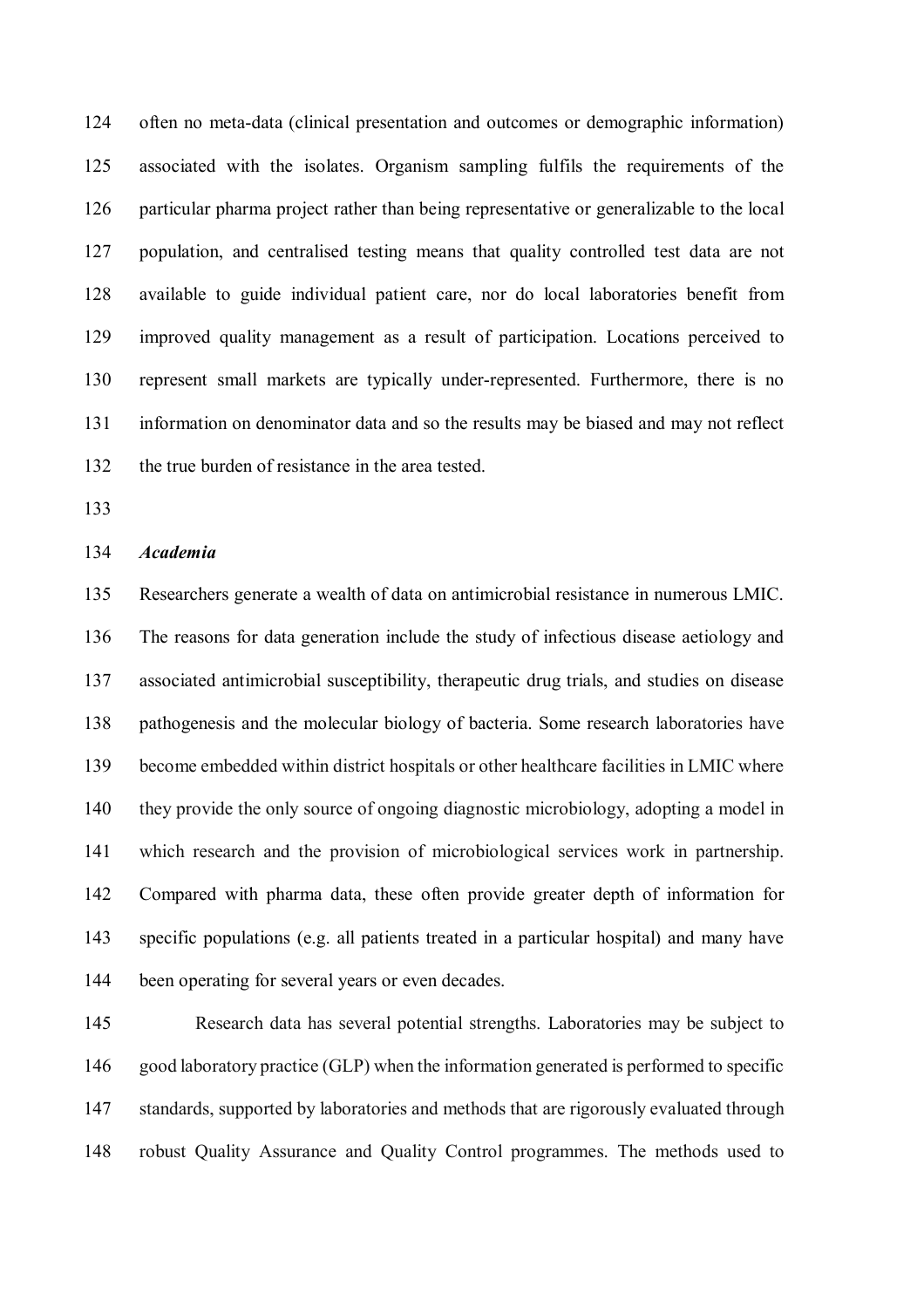149 generate bacterial susceptibility data are notoriously error prone and data generated 150 outside of quality controlled laboratories may be of sub-optimal quality,<sup>10,11</sup> and the 151 inclusion of quality-assured research data in national and global databases could 152 increase the proportion of accurate data points. Patient information may also be 153 collected on clinical presentation, duration of hospital stay, antibiotic treatment, 154 complications and outcome. Furthermore, understanding the trajectory for resistance 155 often requires evaluation of susceptibility data over long time-scales, and newer 156 national surveillance programmes may not yet have sufficient retrospective information 157 to make the most of new data.

158 Researcher-defined infectious disease aetiology and common susceptibility 159 patterns, even if performed intermittently, supports empiric prescribing in settings 160 where the treatment of febrile illness is based on clinical features and there is no funding 161 to offer routine testing to patients. Empiric prescribing may result in over use of 162 antibiotics and increased rates of resistance. In the longer term the ideal would be to 163 have a global surveillance programme that promotes laboratory testing for better patient 164 care and directed antibiotic therapy associated with antibiotic stewardship. In the short 165 term, however, empiric prescribing is an essential approach that saves lives, provided 166 that data are sufficiently contemporaneous. Although not always the case, research-167 driven AMR data may not be generated with sufficient speed to provide information 168 that guides individual patient treatment.

169 When research laboratories are embedded in district hospitals in rural areas (as 170 they often are), inclusion of their data in global databases could also go some way to 171 balancing selection bias that can arise. For example, WHO GLASS requires 172 participating countries to establish at least one surveillance site and then extend the 173 number over time. In LMIC where diagnostic microbiology laboratories are scarce,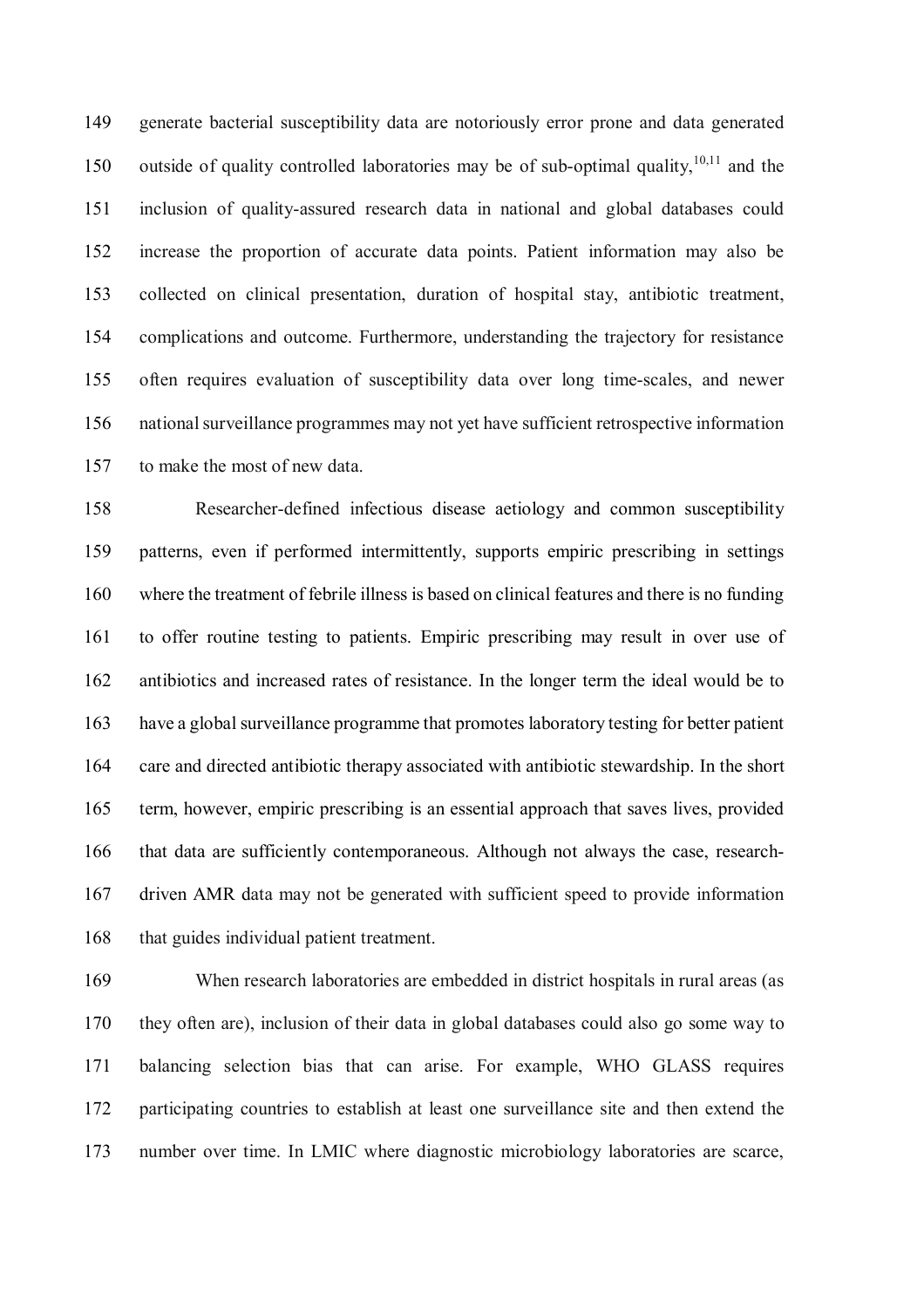174 these are most likely to be situated in tertiary hospitals. Bacteria isolated at tertiary 175 hospitals in any part of the world are more likely to be associated with patients with 176 more severe or complex disease, patients who have received numerous courses of 177 antibiotics, patients with prolonged hospitalisation, and those transferred from other 178 hospitals with hospital acquired infection, all of which will lead to over-representation 179 of bacterial resistance compared with patients at district hospitals or the wider 180 community.

181 Research-generated data also has several potential limitations. Data may be 182 biased, including ascertainment and sampling biases.<sup>12</sup> For example, the study design 183 may target patient sub-sets that do not reflect the wider population with infectious 184 diseases, such as sampling of patients within cohorts that have better access to care, or 185 patients with the most severe infection syndromes. Since a proportion of bloodstream 186 infection will be hospital-acquired, studies of severe invasive disease may inflate rates 187 of resistance and may not capture milder forms of community-associated infection in 188 patients treated as out-patients, which may be caused by organisms with lower 189 antimicrobial resistance. Research data may also include duplicate samples. Six main 190 types of potential bias that may influence the validity or interpretation of surveillance 191 data have been identified, which provides a framework for reviewing the use of research 192 data in AMR surveillance (use of inadequate or inappropriate denominator data; case 193 definitions; case ascertainment; sampling bias; failure to deal with multiple 194 occurrences; and biases related to laboratory practice and procedures).<sup>13</sup>

195

#### 196 *Private laboratories*

197 A source of susceptibility data that may remain unseen by national surveillance 198 systems, particularly in many LMIC settings, is laboratories in private hospitals that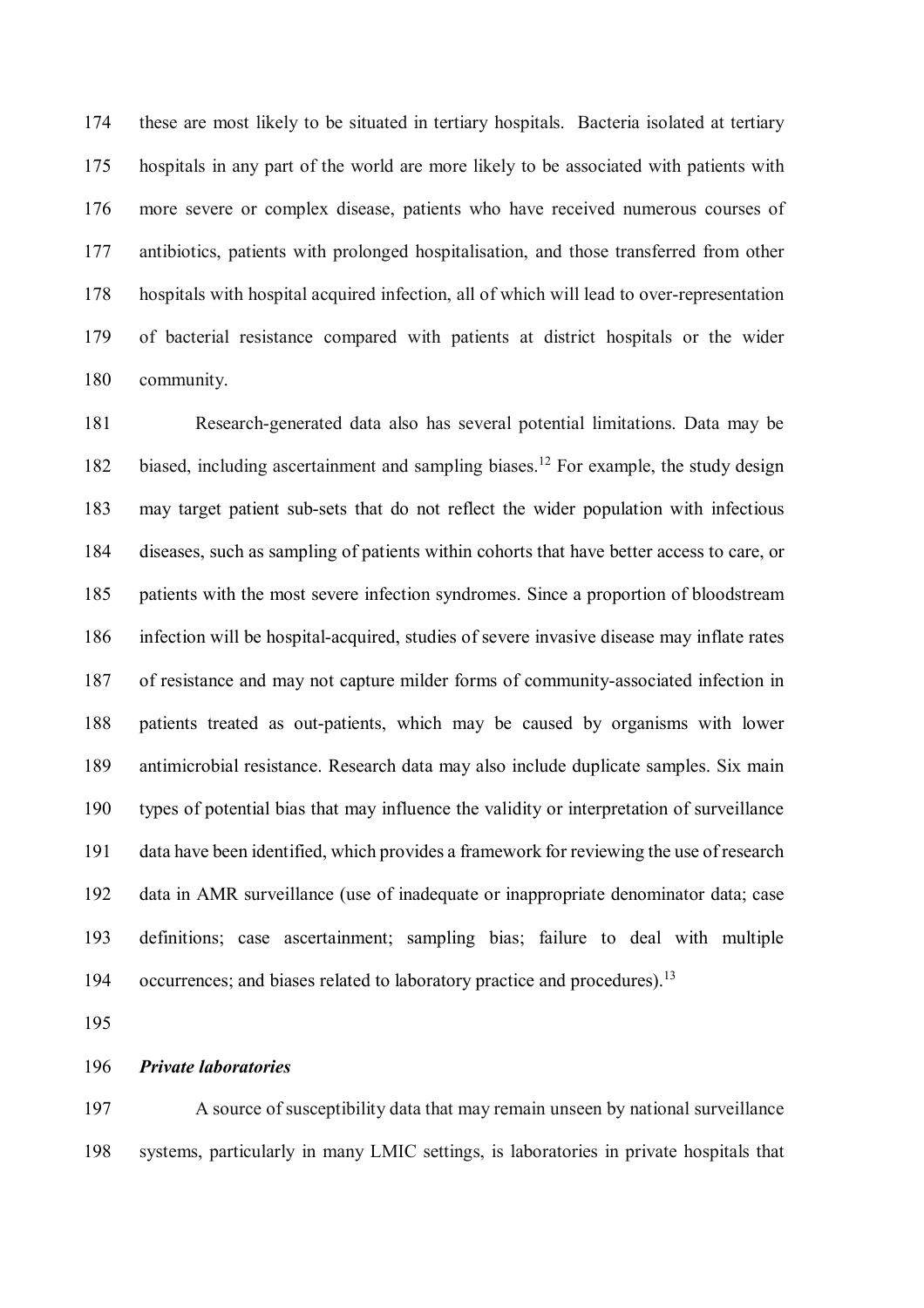199 generate data for patient care.<sup>14-16</sup> The quality of data generated by private laboratories 200 varies considerably, but those that are accredited and perform quality assured services 201 produce data of similar or better quality than public laboratories. In India, almost all 202 medical laboratories accredited by the National Accreditation Board for Testing and 203 Calibration Laboratories (NABL) are in the private sector, and in South Africa more 204 than 80% of SANAS (South African National Accreditation System)-accredited 205 medical laboratories are in the private sector.<sup>15</sup> This has led to calls to utilise these data, 206 and the inclusion of such data by initiatives such as ResistanceMap.<sup>17</sup> This displays 207 antimicrobial resistance data on twelve bacterial species isolated in 49 countries, 208 collected between 1999 to 2015 (depending on the country), together with antibiotic 209 consumption data from 75 countries between 2000 and 2014. The primary sources of 210 data are public and private laboratory networks that routinely collect susceptibility 211 results, but data from India comes exclusively from the private sector.

212 Private laboratories can provide extensive datasets for populations for whom 213 there is a very limited supply of reliable AMR data from alternative sources, but again 214 can suffer from the types of bias already described for research data. Furthermore, these 215 laboratories often serve a sub-set of more affluent people, including medical tourists 216 and members of the expatriate community, which may not provide an accurate 217 representation of rates of resistance for similar types of infection in the wider 218 population.

219

## 220 **Barriers to using alternative sources of AMR data from LMIC**

221 Despite the obvious utility of placing AMR surveillance data generated by academia, 222 pharma or private laboratories into the public domain, very little of these data generated 223 in LMIC is utilised by organisations involved in regional or global surveillance. There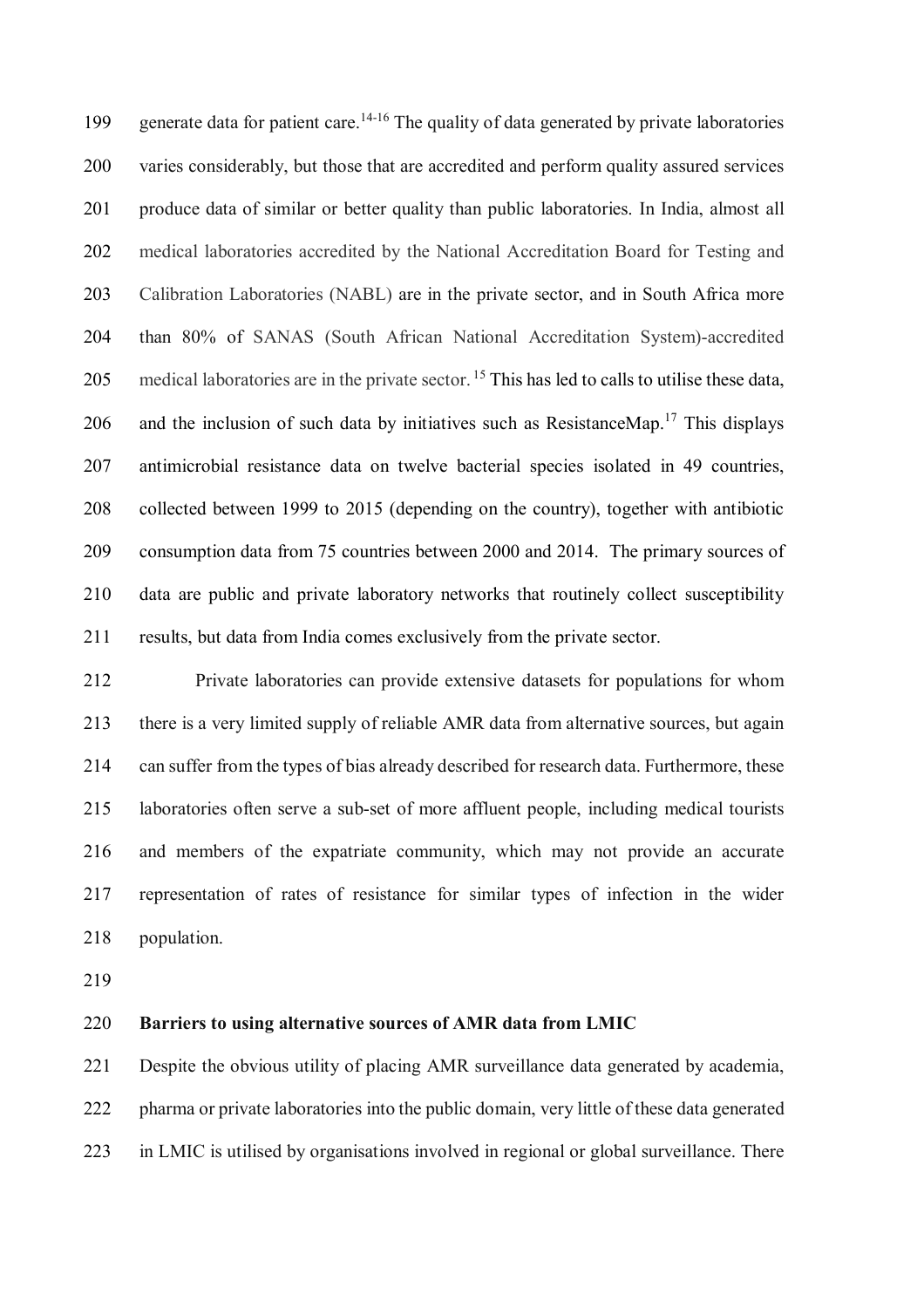224 are several barriers that prevent this from happening. Data are held in numerous silos 225 with highly restricted access. Academics generate data that usually remains private until 226 published in peer-review journals, when individual patient-level data may not be 227 released and may be delayed by several years from the point of collection because of 228 the time taken to analyse, write and publish. Pharma companies have to jump through 229 several legal hoops before they release their data into the public domain. Even if 230 researchers and pharma companies are keen to deposit data towards global analyses, its 231 aggregation is hampered by a lack of harmonisation in data collection, a lack of tools 232 that allow easy data deposition, and a framework that prevents publication of their data 233 by unscrupulous competitors. Furthermore, GLASS collects and reports data on 234 resistance rates aggregated at national level by Ministries of Health, and cannot 235 currently accept information generated by research activities or pharma. In general, 236 national programmes take ownership of surveillance activities in-country, and 237 agreement may not be reached for direct data deposition to WHO GLASS by non-238 governmental groups. Furthermore, AMR surveillance data can represent potentially 239 sensitive data, particularly when these describe high rates of resistance or the 240 emergence of a novel resistance mechanism to a key antibiotic.

241

#### 242 **Mechanisms to unlock AMR data**

#### 243 *Incentivising access to data from academia and pharma*

244 'Bottom-up' research and pharma activity that generates AMR data is not public health 245 surveillance in the strict sense. Furthermore, the majority of researchers and pharma-246 employed scientists would be quick to highlight that public health surveillance is 247 neither their responsibility nor area of interest. Agreeing on the principle that 248 researchers and pharma companies could make a major contribution to global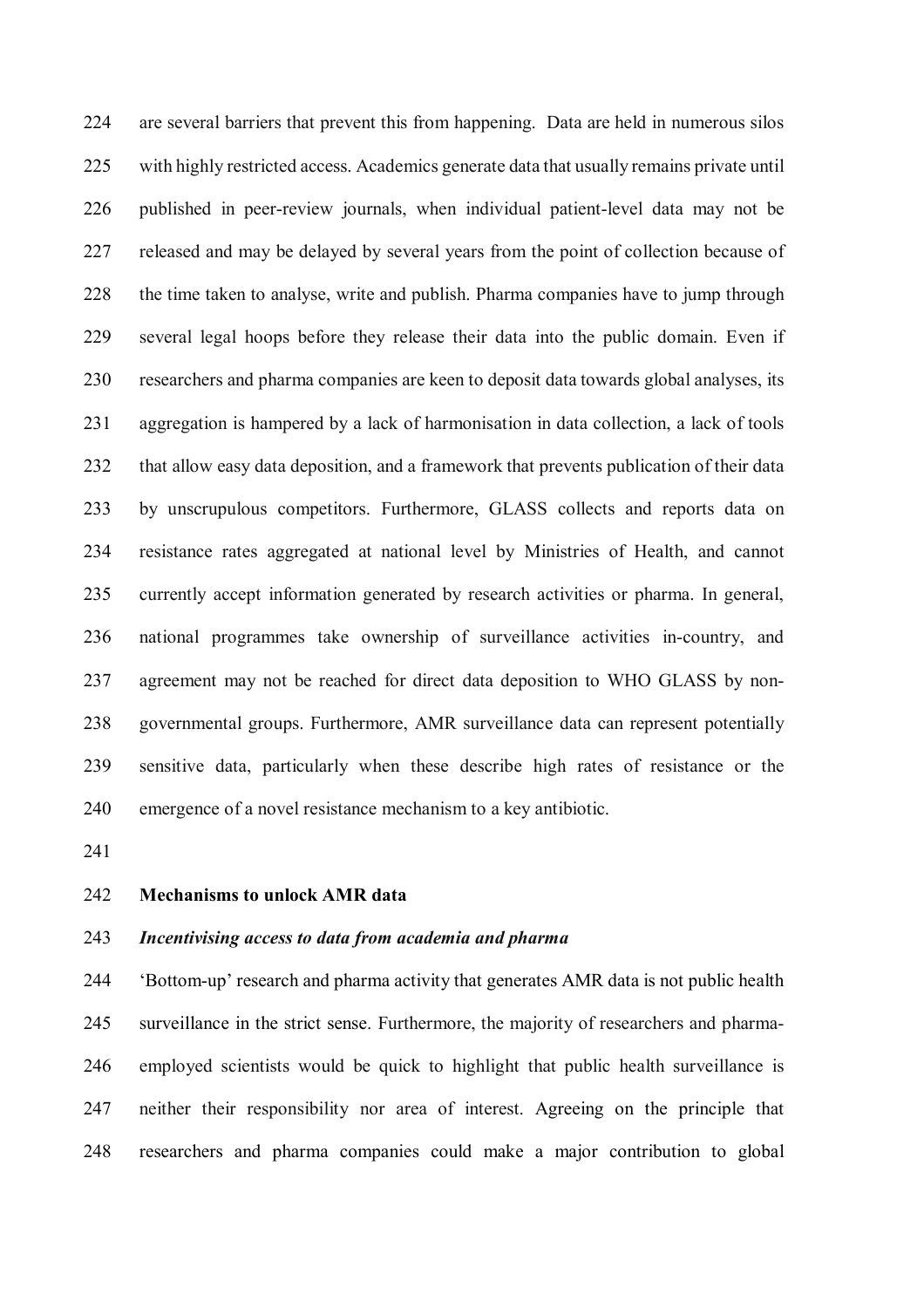249 surveillance should be aligned with the recognition that this is not their primary 250 purpose, and will be associated with a financial cost. Debate is required about incentives 251 to support the additional workload associated with sharing data to national programmes 252 or other repositories and who should coordinate this. This could draw on experience 253 gained on academic incentives during the development of WWARN (the WorldWide 254 Antimalarial Resistance Network platform).<sup>18</sup> Any investment should not detract from 255 funding that provides improved data sources for patient care, surveillance and 256 prevention of antimicrobial resistance.

257 The flow of research-generated data to global initiatives could be facilitated by 258 funders, who could develop guidelines on sharing of specific data sets, which could 259 become an integral component of a successful funding award. This is already the case 260 for some forms of data, examples being the submission of all sequence data generated 261 by the Wellcome Trust Sanger Institute into public databases, and funding by the 262 Wellcome Trust linked to an open access publication policy. Such changes would 263 require a clear plan for formatting and destination of data deposition. Journals and 264 publishers could also develop guidelines on data deposition for publications on drug-265 resistant infection, and could make this a necessary part of submission. Data released 266 into public databases by researchers would need to be protected by data access 267 committees or through other mechanisms, but this is not insurmountable since solutions 268 are already in place for numerous types of data. There are also examples of training and 269 data sharing/open access agreements having been developed that are contextualised and 270 locally acceptable.<sup>19, 20</sup>

271 The Wellcome Trust have begun to address access to untapped sources of global 272 surveillance data held by pharma through a recently funded project conducted by the 273 Open Data Institute. This has created a mechanism to bring together leaders from public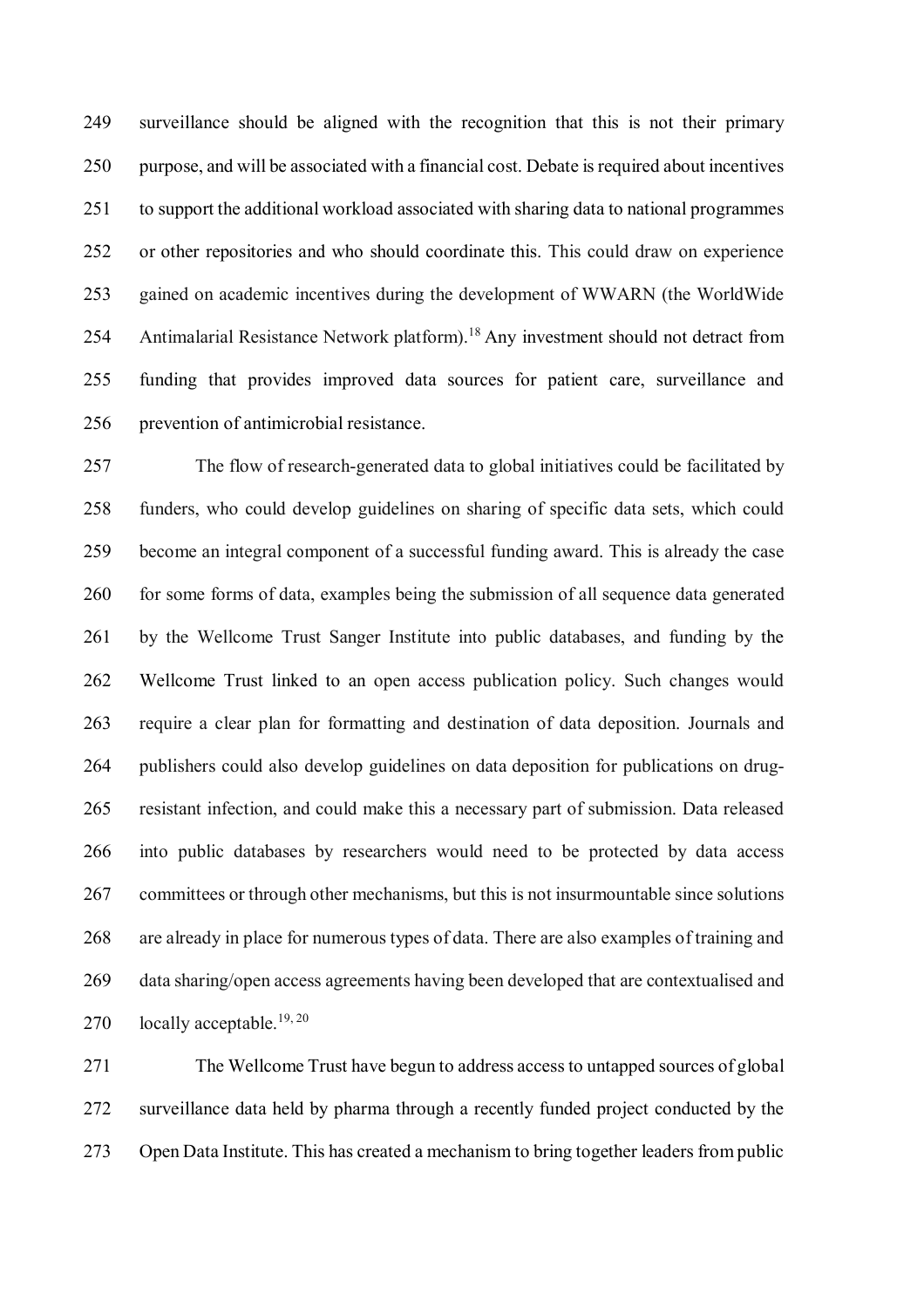274 health and the pharmaceutical industry, who are collaborating to explore how value 275 could be added by the re-use of available data. An evaluation of the mechanisms and 276 barriers to making this open access has been completed and detailed in a post-project 277 report.<sup>21</sup> One proposal is to create a public-private partnership to improve local 278 laboratory capacity. Another is to suggest that relevant metadata and denominator data 279 are also collected, fulfilling the objectives of the pharma project whilst also informing 280 local AMR prevalence, which while not informing individual patient care could inform 281 empiric prescribing protocols.

282

## 283 *Supporting Ministries of Health to access data*

284 Ministries of Health could collaborate with research institutions where this is not the 285 case, or a public–private partnership could be forged so that data generated by research, 286 pharma or private laboratories efforts can be submitted to GLASS as national data. 287 There are examples of research units in Asia and Africa that have already developed 288 close and sustainable working relationships with the relevant Ministry of Health, who 289 use the information provided to shape national prescribing policies. In this way, 290 countries can be empowered to utilize data generated in their own country, with local 291 researchers undertaking in-depth analyses using a range of sources, encouraging 292 comparisons of incidence and prevalence rates of drug-resistant infection between 293 different areas in the country to monitor disease burden and impact of action plans in 294 each area. This also represents an important training opportunity for government staff, 295 who can develop the technical capability to analyse data that is ultimately generated 296 through country-led capacity building.

297

#### 298 *The need for specialist networks*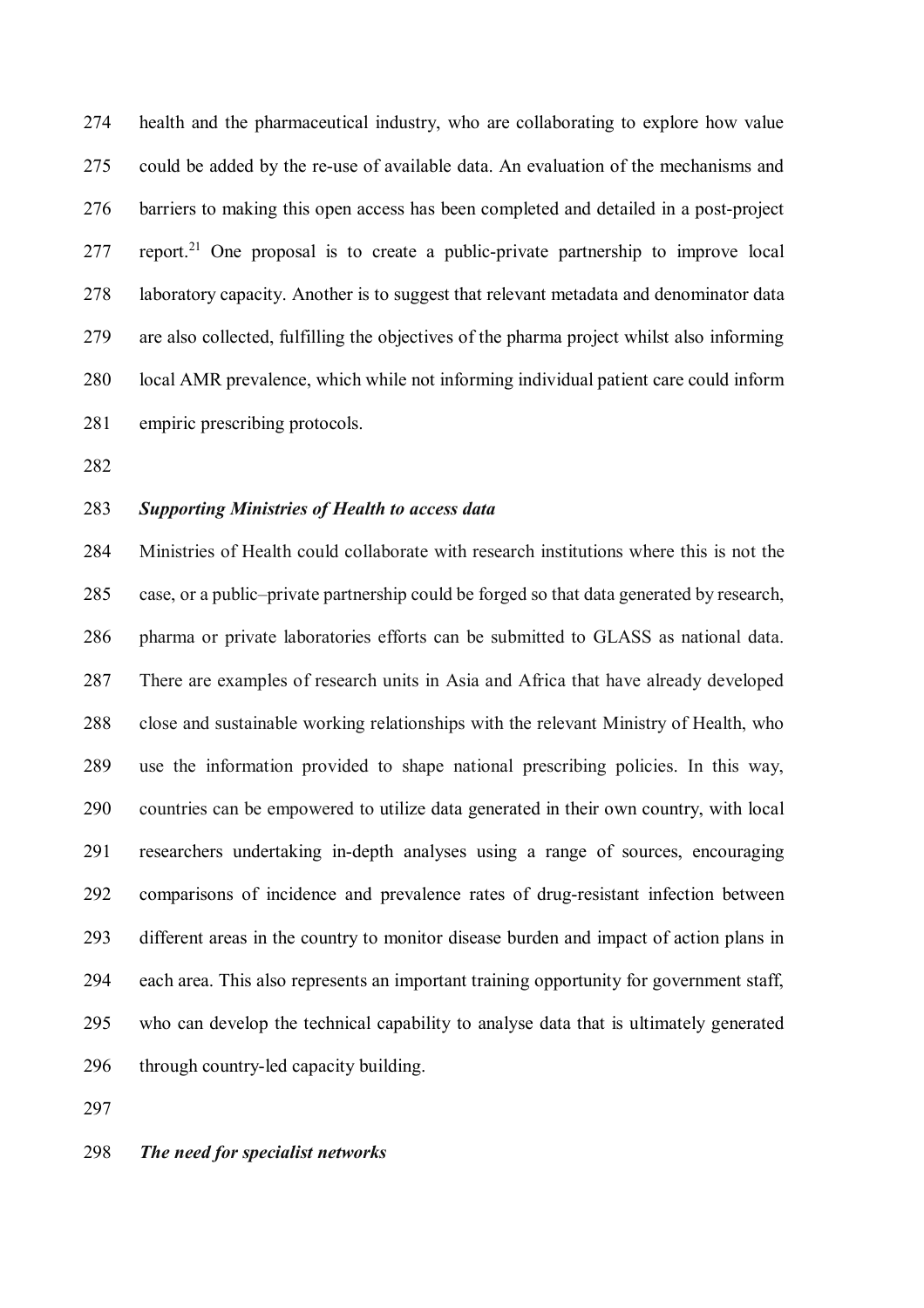299 Having argued that the development of new initiatives that effectively replicate WHO 300 GLASS and that fragment data are generally to be discouraged, there are some 301 circumstances when additional networks add vital new information. A notable example 302 is the Institute for Health Metrics and Evaluation, which has recently been funded by a 303 joint award from the Wellcome, the UK Fleming Fund and the Bill and Melinda Gates 304 Foundation to gather, map and analyse disease and death caused by drug-resistant 305 infections. This will be used to quantify the global burden of disease (GBD) from drug-306 resistant infections compared with other diseases and causes of death, and so inform 307 policy and decision-making. Estimating GBD for AMR faces numerous challenges, 308 including difficulties in linking surveillance data with clinical or outcome data and 309 causal attribution, and cannot be regarded as a routine surveillance activity at present.

310

#### 311 **Investing in innovation**

312 Investment is needed to promote innovation in AMR surveillance. For example, 313 harnessing emerging technologies relating to Big Data and Artificial Intelligence could 314 lead to more effective mechanisms of AMR data capture, sharing and analysis tools. 315 An innovative system to support automatic data harmonisation between different 316 laboratories and institutions could achieve numerous objectives, including an inbuilt 317 system to standardise data analysis and quality tests for data from multiple sources; 318 capture of patient outcome data to underpin calculations of GBD; and rapid relay of 319 information to treating clinicians e.g. via electronic decision support algorithms. Data 320 could be automatically linked to national agencies and international data repositories. 321 Innovation in data capture would benefit from early involvement of experts in the social 322 sciences so that the behaviour change required to support buy-in is an integral part of 323 planning and development. Mapping of data sources may also require consideration of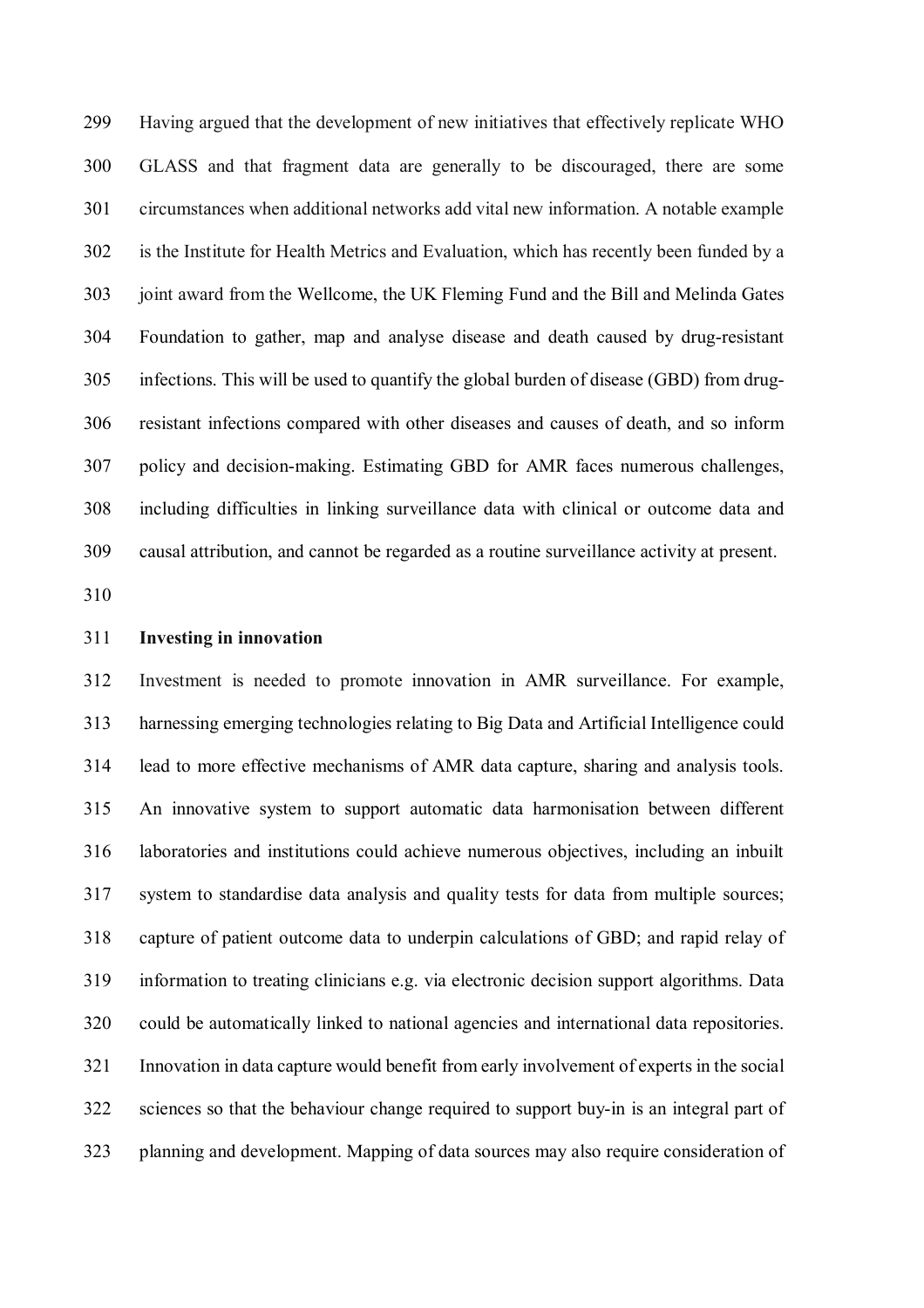324 the regulatory environment in some settings. New innovation needs to be linked to 325 effective translation, scale up and integration, and assessed in terms of impact on  $326$  policy.<sup>22</sup> Any alternative system developed will need to be either fully inter-operable 327 with WHO GLASS, or able to generate data in a format that can be uploaded.

328

## 329 **Conclusions and next steps**

330 Our understanding of the global burden of disease from drug-resistant infection in 331 LMICs is rudimentary, and data from academia, pharma and private laboratories could 332 make an important and rapid contribution. A dialogue is required to determine how data 333 generated in LMICs might flow from these bodies to national and global AMR 334 surveillance networks, and how they might support the development of laboratory and 335 analytical capacity, including robust quality management systems, for prospective data 336 collection. This should build on current initiatives such as the Fleming Fund, which is 337 providing regional grants to collect existing AMR and antimicrobial use data from all 338 possible sources. Table 1 summarises proposed changes that could help to bring this 339 into effect.

340

# 341 **Funding**

342 SEDRIC is supported by the Wellcome Trust Drug Resistant Infection Priority 343 Programme. The funders had no involvement in the content, writing or submission of 344 the paper.

345

## 346 **Transparency declaration**

347 Nothing to declare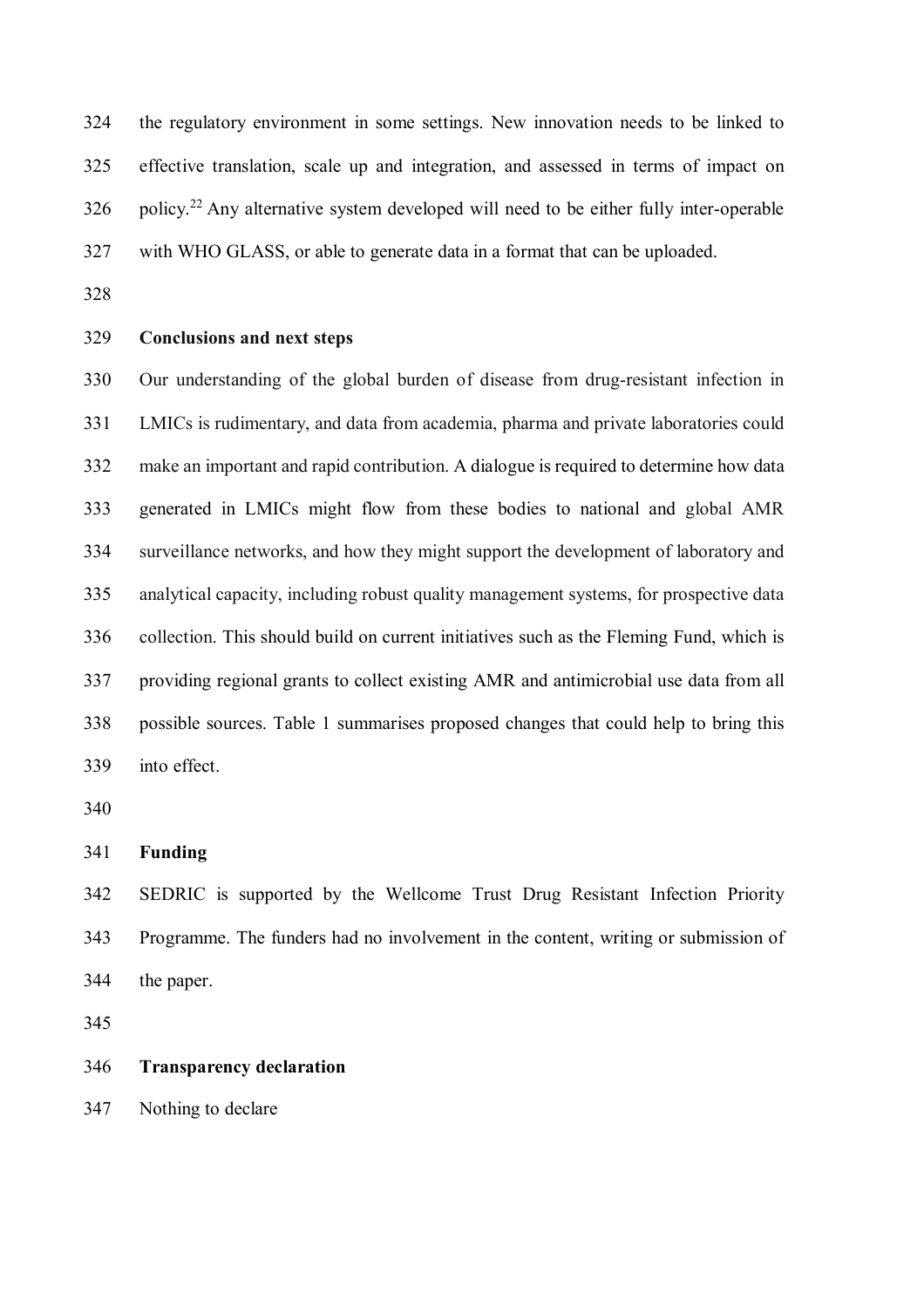#### 348 **References**

- 349 1. 1. World Health Organization Global Antimicrobial Resistance Surveillance System
- 350 (GLASS). http://www.who.int/glass/en/ Last accessed 2 November 2018.
- 351 2. 2. Ashley EA, Recht J, Chua A *et al.* An inventory of supranational antimicrobial
- 352 resistance surveillance networks involving low- and middle-income countries since
- 353 2000. *J Antimicrob Chemother* 2018 Mar 5. doi: 10.1093/jac/dky026. [Epub ahead of
- 354 print].
- 355 3. 3. Ashley EA, Recht J, Chua A *et al.* Antimicrobial Resistance in Low and Middle
- 356 Income Countries: An Analysis of Surveillance Networks. 2018. Report available at
- 357 https://www.iddo.org/amr-networks
- 358 4. 4. Tacconelli E, Sifakis F, Harbarth S *et al.* Surveillance for control of antimicrobial
- 359 resistance. *Lancet Infect Dis* 2018; **18:** e99-e106.
- 360 5. 5. Pfizer ATLAS (Antimicrobial Testing Leadership and Surveillance) https://atlas-
- 361 surveillance.com/
- 362 6. 6. SENTRY Antimicrobial Surveillance Program https://www.jmilabs.com
- 363 7. 7. GSK Survey of Antibiotic Resistance (SOAR). https://www.gsk.com/en-364 gb/research/what-we-are-working-on/antibiotics-research/#tab-5912
- 365 8. 8. Survey of Antibiotic Resistance (SOAR) results 2: respiratory pathogen 366 susceptibility. *J Antimicrob Chemother* 2018; **73** Suppl 5.
- 367 9. 9. Survey of Antibiotic Resistance (SOAR) results: respiratory pathogen susceptibility.
- 368 *J Antimicrob Chemother* 2016; **71** Suppl 1.
- 369 10. Williams PCM, Isaacs D, Berkley JA. Antimicrobial resistance among children
- 370 in sub-Saharan Africa. *Lancet Infect Dis* 2018; **18:** e33-e44.
- 371 11. Ashley EA, Dance DAB, Turner P. Grading antimicrobial susceptibility data
- 372 quality: room for improvement. *Lancet Infect Dis* 2018; **18:** 603-4.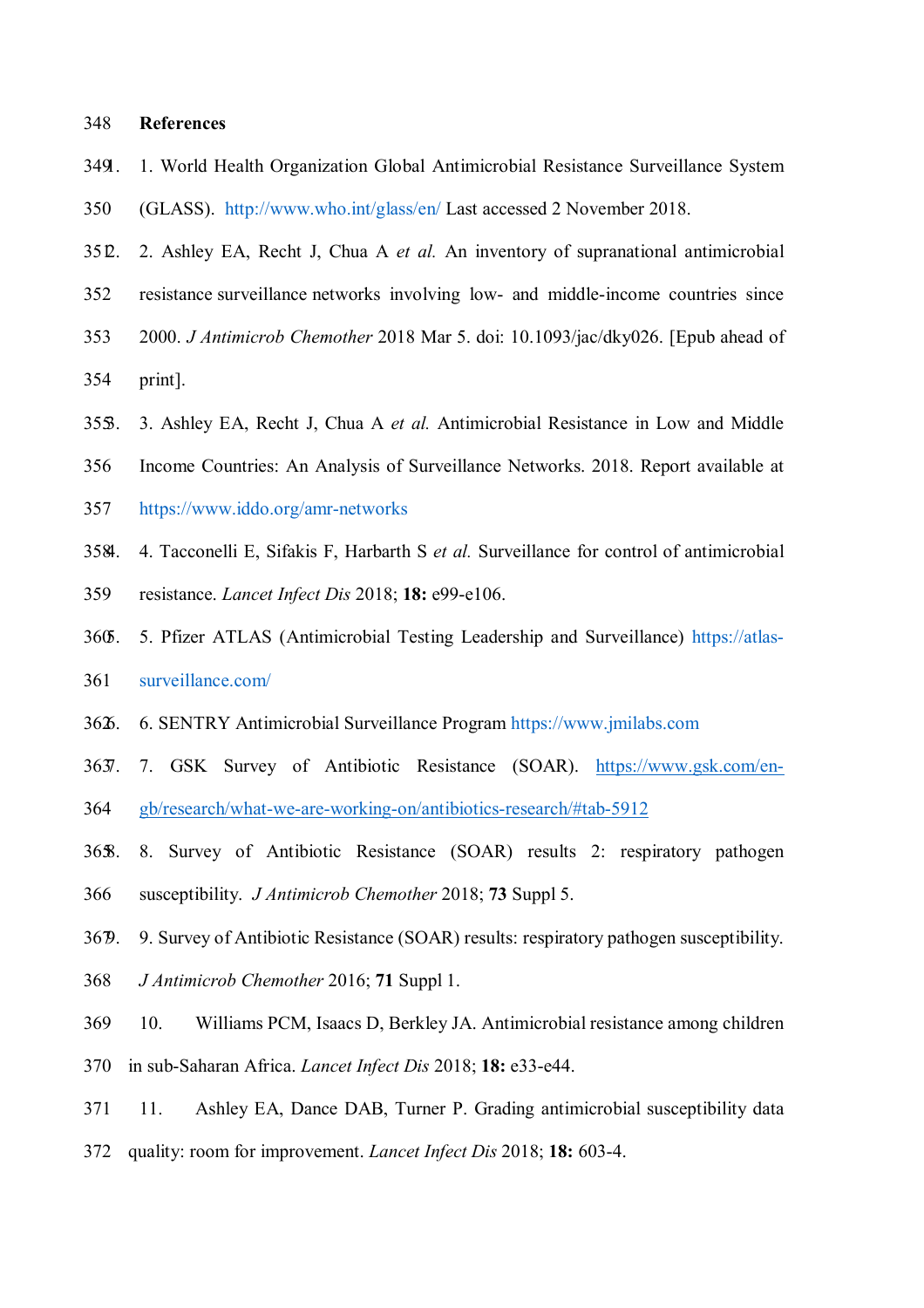373 12. Rempel O, Pitout JD, Laupland KB. Antimicrobial resistance surveillance 374 systems: Are potential biases taken into account? *Can J Infect Dis Med Microbiol* 2011; 375 **22:** e24-8.

376 13. Rempel OR, Laupland KB. Surveillance for antimicrobial resistant organisms: 377 potential sources and magnitude of bias. *Epidemiol Infect* 2009; **137:** 1665-73.

378 14. Maina D, Omuse G, Revathi G *et al.* Spectrum of Microbial Diseases 379 and Resistance Patterns at a Private Teaching Hospital in Kenya: Implications for 380 Clinical Practice. *PLoS One* 2016; **11:** e0147659.

381 15. Gandra S, Merchant AT, Laxminarayan R. A role for private sector laboratories 382 in public health surveillance of antimicrobial resistance. *Future Microbiol* 2016; **11:** 383 709-12.

384 16. Gandra S, Mojica N, Klein EY *et al.* Trends in antibiotic resistance among 385 major bacterial pathogens isolated from blood cultures tested at a large private laboratory 386 network in India, 2008-2014. *Int J Infect Dis* 2016; **50:** 75-82.

387 17. ResistanceMap. https://resistancemap.cddep.org/AntibioticResistance.php

388 18. Pisani E, Botchway S. Sharing individual patient and parasite-level data through 389 the WorldWide Antimalarial Resistance Network platform: A qualitative case study. 390 *Wellcome Open Res* 2017; **2:** 63.

391 19. Bull S, Cheah PY, Denny S *et al.* Best Practices for Ethical Sharing of 392 Individual-Level Health Research Data From Low- and Middle-Income Settings. *J*  393 *Empir Res Hum Res Ethics* 2015; **10:** 302-13.

394 20. Merson L, Phong TV, Nhan le NT *et al.* Trust, Respect, and Reciprocity: 395 Informing Culturally Appropriate Data-Sharing Practice in Vietnam. *J Empir Res Hum*  396 *Res Ethics* 2015; **10:** 251-63.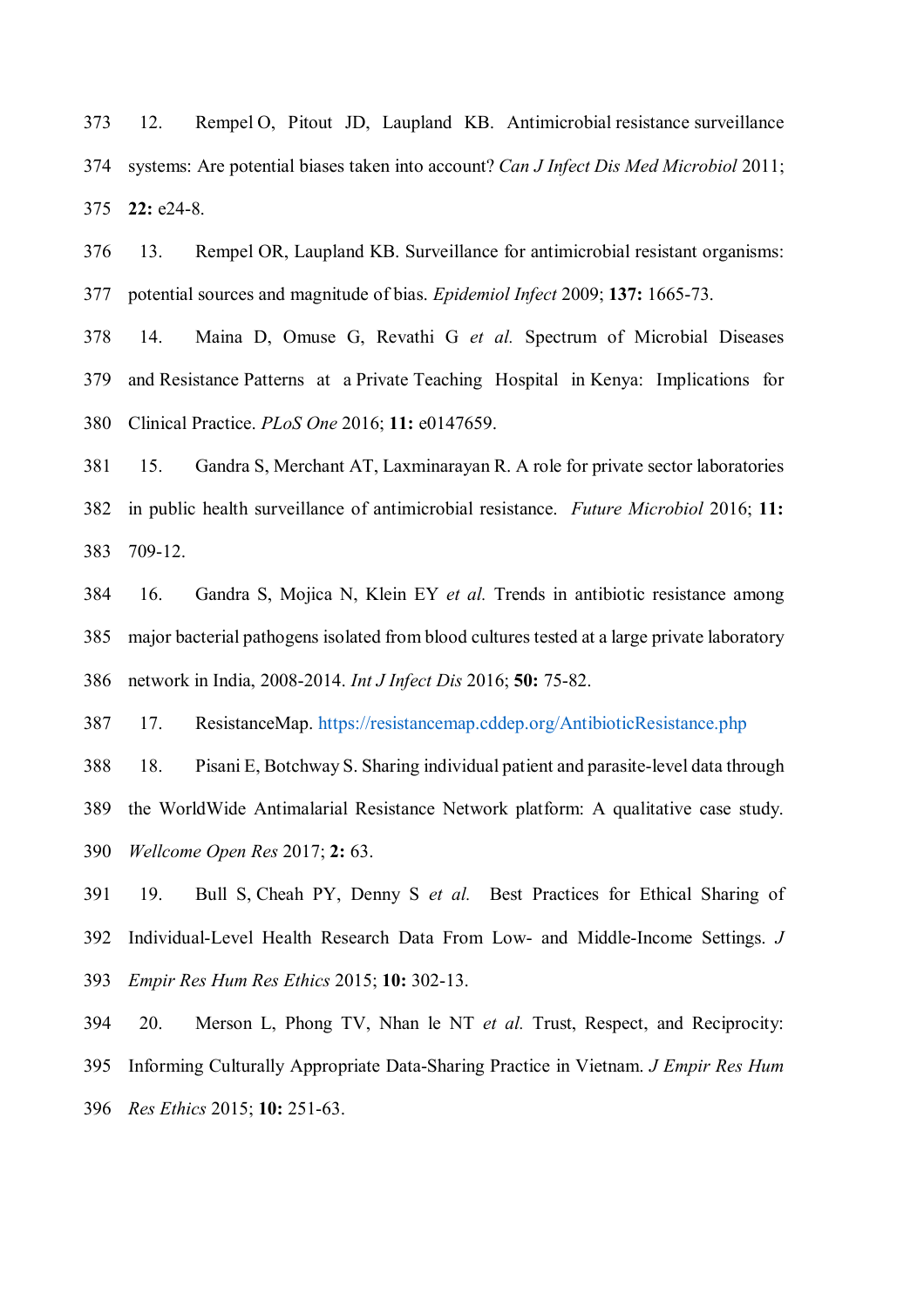- 397 21. Open Data Institute, Wellcome Trust. Antimicrobial Resistance Surveillance: 398 Sharing industry data. Post-pilot project report March 2018. 399 https://wellcome.ac.uk/sites/default/files/antimicrobial-resistance-surveillance-sharing-400 industry-data.pdf 401 22. Buckee CO, Cardenas MIE, Corpuz J *et al.* Productive disruption: opportunities
- 402 and challenges for innovation in infectious disease surveillance. *BMJ Glob Health* 2018;
- 403 **3:** e000538.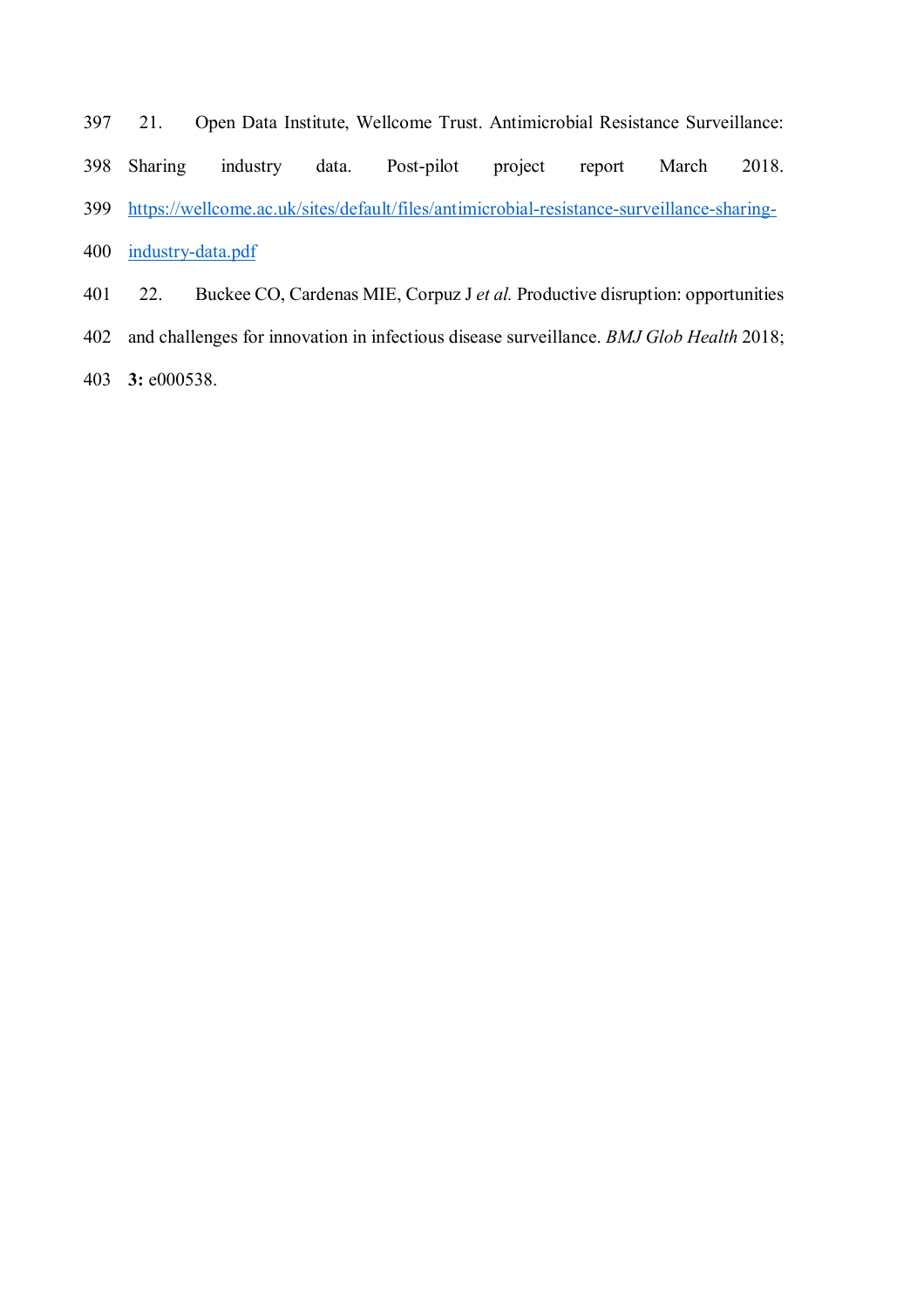# 404 **FIGURE LEGENDS**

# 405 **Figure 1. AMR surveillance networks since 2000**

- 406 Sunburst chart representing 44 supranational networks performing AMR surveillance
- 407 in bacteria (not including TB) categorised according to their lead organisation type
- 408 (Pharma, academia, WHO/governmental). Adapted from reference 1.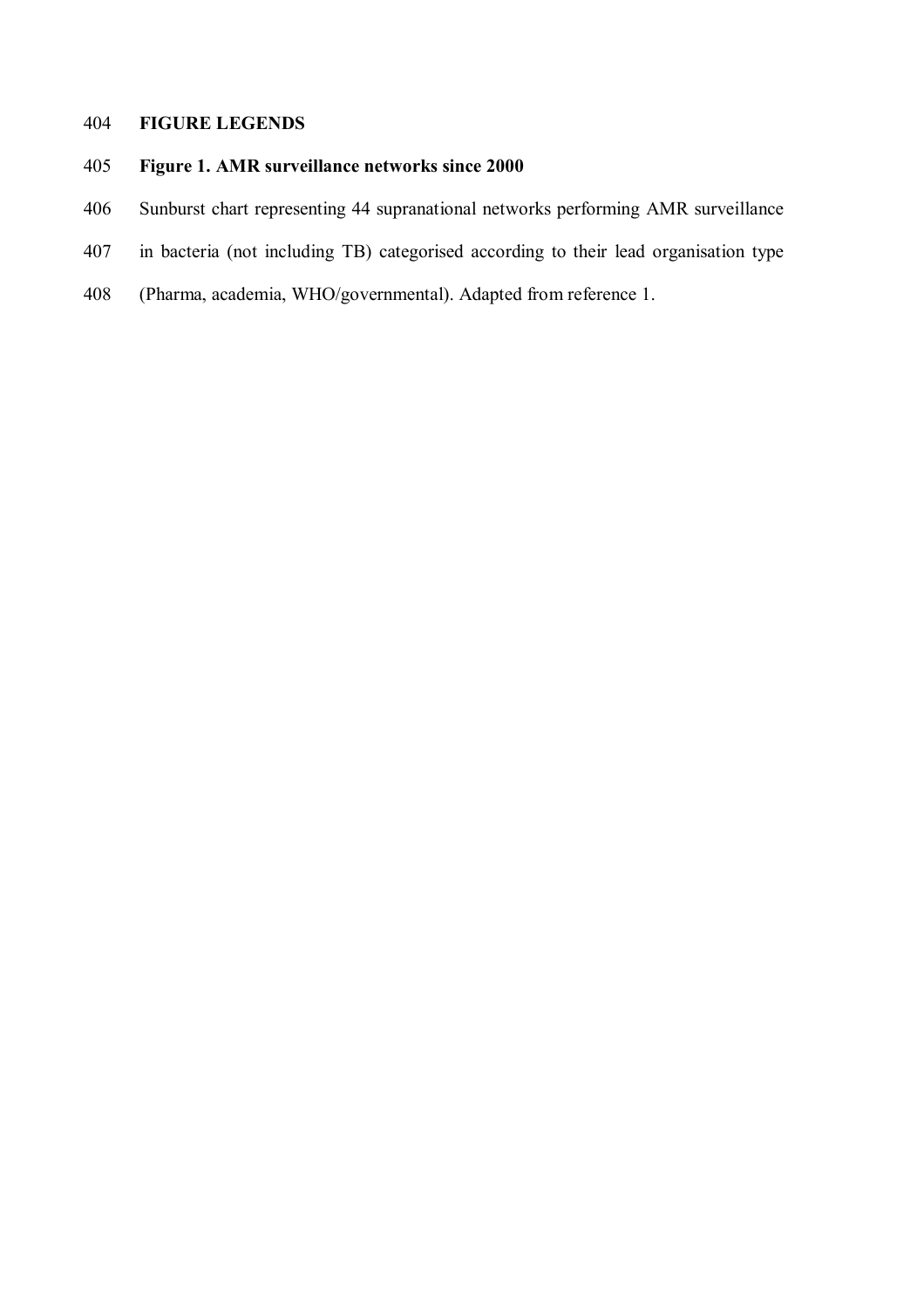# 409 **Table 1. Key actions to harness AMR data from alternatives sources in LMIC**  409<br>410

| <b>Objectives</b>                                                    | <b>Actions</b>                                                                                                                                                                                                                                                                                                                                                                                                                                 |
|----------------------------------------------------------------------|------------------------------------------------------------------------------------------------------------------------------------------------------------------------------------------------------------------------------------------------------------------------------------------------------------------------------------------------------------------------------------------------------------------------------------------------|
| Map data                                                             | Map and evaluate quality/utility of data held and generated<br>Determine how to enhance these resources, i.e. through the<br>$\bullet$<br>addition of patient outcome data<br>Determine how data can contribute to the global burden of disease<br>$\bullet$<br>due to AMR                                                                                                                                                                     |
| Create<br>mechanisms for<br>data sharing and<br>capacity<br>building | Identify incentives that promote the contribution of data from<br>$\bullet$<br>academic, pharma and private laboratories<br>Agree the basis for data sharing, including ownership, ethical and<br>$\bullet$<br>legal considerations<br>Develop mechanisms for data harmonisation, collation and<br>$\bullet$<br>analysis<br>Promote private – public partnerships to build capacity in local<br>laboratories for patient care and surveillance |
| Facilitate update<br>of data<br>nationally and<br>internationally    | Use data to support National Action Plans<br>$\bullet$<br>Seek mechanisms and create funding opportunities to support<br>$\bullet$<br>uptake of academia/pharma/private lab data by WHO GLASS and<br>other data sharing initiatives                                                                                                                                                                                                            |
| Innovation in<br>data capture,<br>analysis and<br>sharing            | Create a data collection interface that supports:<br>Case-based surveillance<br>Quality assurance and control and a universal reporting standard<br>$\bullet$<br>for patient data<br>Automated linkage to national agencies and international data<br>$\bullet$<br>repositories                                                                                                                                                                |

411